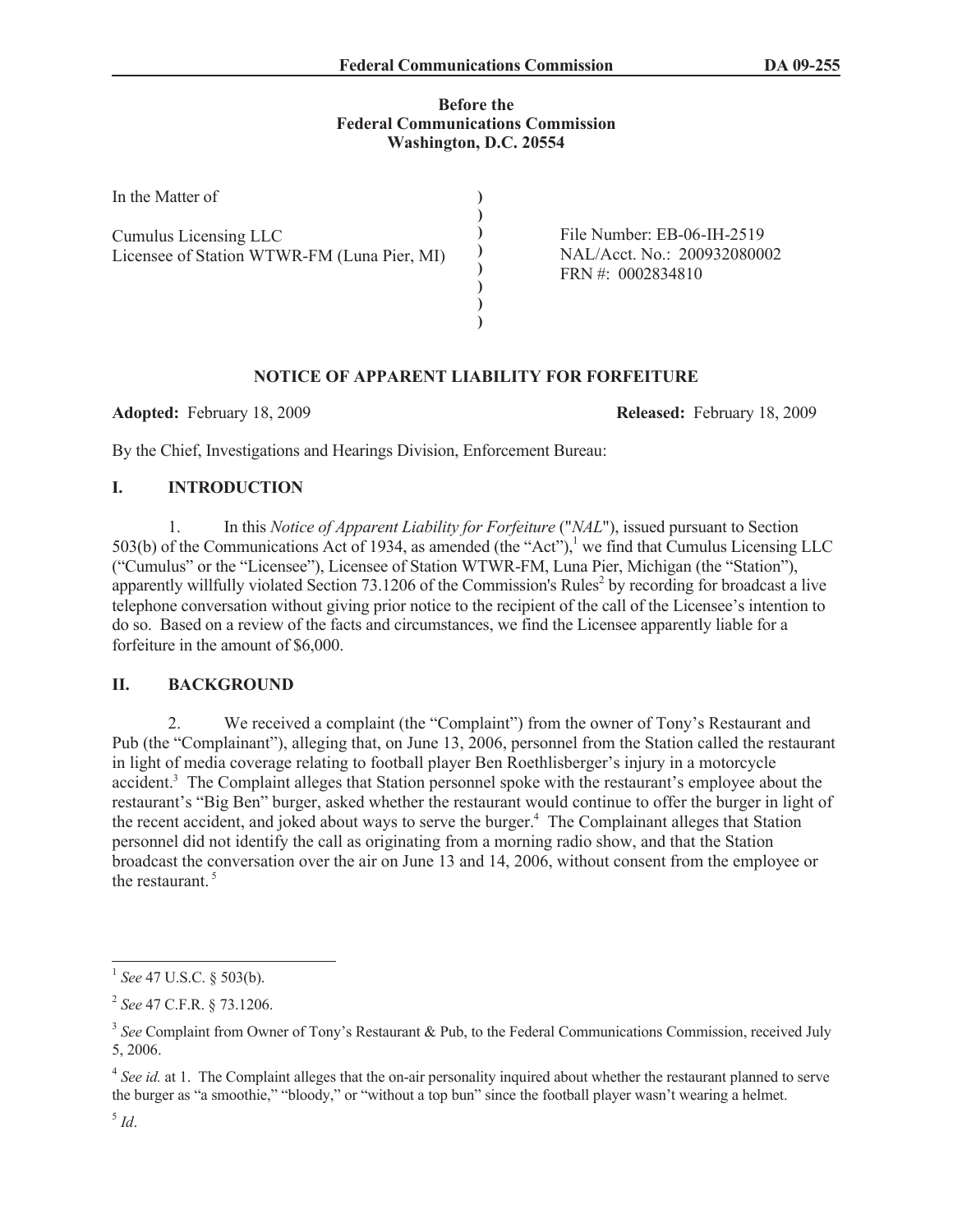3. The Enforcement Bureau issued a letter of inquiry ("LOI") to Cumulus on August 23, 2006.<sup>6</sup> In its LOI Response ("Response"), Cumulus admits that its producer and on-air personality, Mr. John DiModica, initiated the call, but denies that it recorded the conversation for broadcast and broadcast the call without obtaining consent.<sup>7</sup> Cumulus asserts that Station personnel obtained consent from the restaurant's employee after initiating the call but before the content of the conversation was broadcast.<sup>8</sup> Cumulus submitted a sworn declaration from Mr. DiModica and an archival recording of the conversation to support this assertion. According to Cumulus, the conversation, broadcast on June 13, 2006, at approximately 8:00 a.m., proceeded as follows:

Employee: Tony's Restaurant, may I help you? Mr. DiModica: Good morning how are you today? Employee: Good. Mr. DiModica: You're on the air at Tower 98.3 Is that ok? Employee: Yep. Mr. DiModica: Got a question for you. Don't you guys feature the Big Ben Burger? Employee: Yes we do. Mr. DiModica: Ok now, here's a question. Do you guys continue the burger after y'know the whole incident yesterday? Employee: Yep. Mr. DiModica: Do you guys put the burger in a like a blender and mix it up like a smoothie now and serve it with a straw? So you can suck it down now? Employee: Not hardly. Mr. DiModica: Is there any teeth on that burger? Employee: Yes there is. Mr. DiModica: Is there? Mr. DiModica: When the burger comes does it have a top bun on it or does he forget to put the bun on it? Employee: I really don't find this funny. Mr. DiModica: Or does the burger come out really bloody? Employee:  $(hang up)^9$ 

Cumulus asserts that this practice does not violate Section 73.1206 by "recording a telephone conversation for broadcast" or broadcasting a telephone conversation "simultaneously with its occurrence,"<sup>10</sup> because the Station uses a digital delay system, which "dumps" the content of the conversation if the call recipient objects to broadcast of the conversation, and broadcasts the call on a 10-

<sup>6</sup> *See* Letter from Benigno E. Bartolome, Deputy Chief, Investigations and Hearings Division, Enforcement Bureau, Federal Communications Commission to Cumulus Licensing LLC, dated August 23, 2006 ("LOI").

<sup>7</sup> *See* Letter from Cumulus Licensing, LLC, to Investigations and Hearings Division, Enforcement Bureau, Federal Communications Commission, dated September 22, 2006 ("Response").

<sup>&</sup>lt;sup>8</sup> See id. at 2. As shown in the transcript of the call, cited *infra*, the producer and on-air personality of its show began his call, already being captured by the digital delay device, by telling the restaurant employee: "You're on the air at Tower 98.3. Is that ok?" According to Cumulus, the restaurant employee then consented, and then the rest of the conversation took place. Since the broadcast occurred on a delayed basis, Cumulus asserts, the Station broadcast the conversation after obtaining consent.

<sup>&</sup>lt;sup>9</sup> See id. at Declaration of John DiModica, Producer and On-Air Personality for WTWR-FM, at 2-3. Although it was afforded the opportunity, the Complainant did not reply to Cumulus's Response, thus this transcript, supported by the recording, will be treated as an accurate representation of the conversation for the purpose of this proceeding.

<sup>10</sup> *See id.* (citing 47 C.F.R. § 73.1206).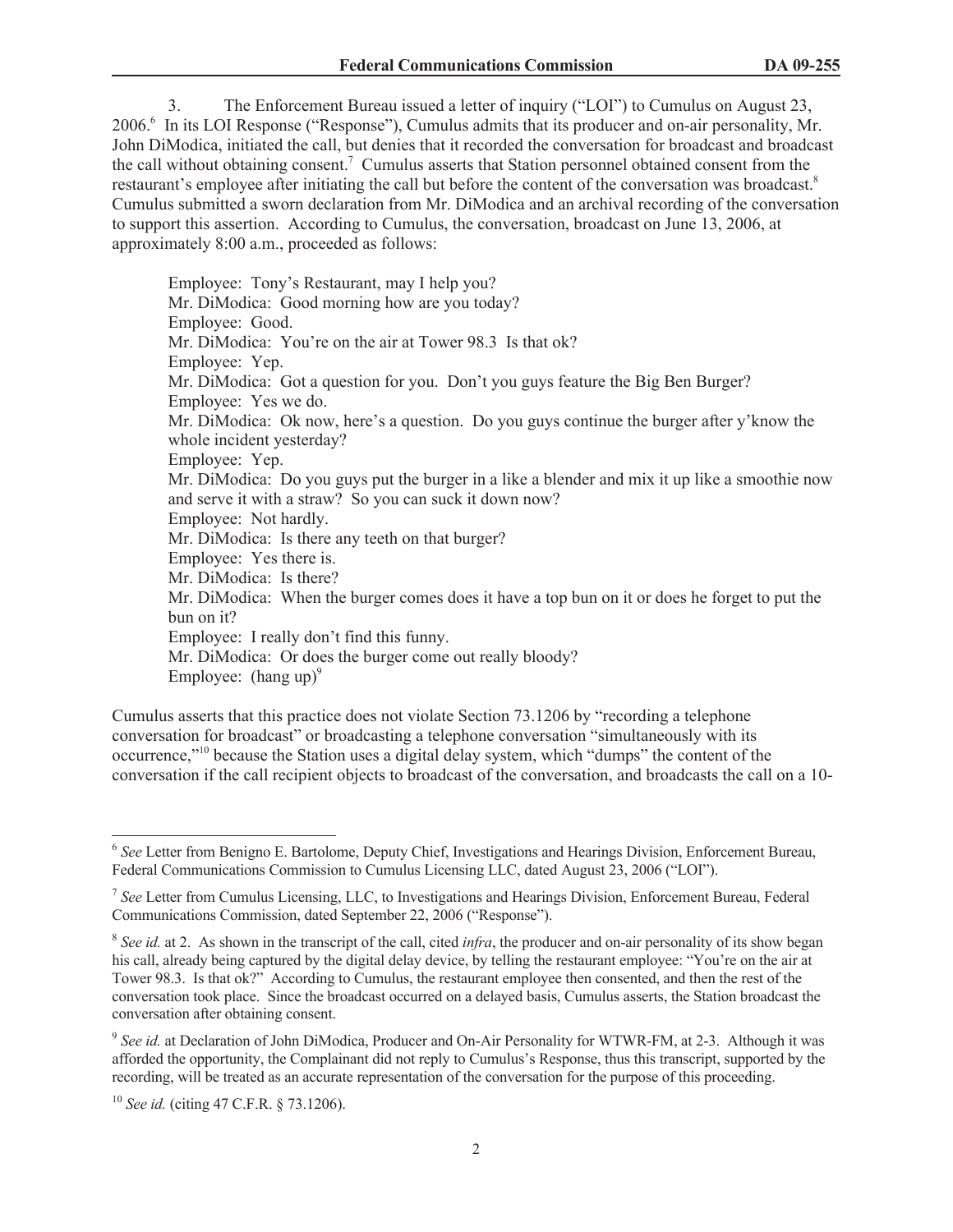second delayed basis if the Station obtains consent.<sup>11</sup> Further, Cumulus maintains that the use of the digital delay system itself does not constitute a "recording."<sup>12</sup>

# **III. DISCUSSION**

4. Section 503(b)(1) of the Communications Act of 1934, as amended,<sup>13</sup> provides that any person who willfully or repeatedly fails to comply substantially with the terms and conditions of any license, or willfully or repeatedly fails to comply with any of the provisions of the Act or of any rule, regulation, or order issued by the Commission thereunder, shall be liable for a forfeiture penalty.<sup>14</sup> The term "willful" as used in Section 503(b)(1) has been interpreted to mean simply that the acts or omissions are committed knowingly.<sup>15</sup> The term "repeated" means that the action was committed or omitted more than once, or lasts more than one day.<sup>16</sup> As set forth in greater detail below, we conclude under this standard that the Licensee is apparently liable for a forfeiture for its apparent willful violation of Section 73.1206 of the Commission's Rules.

5. Section 73.1206 of the Commission's Rules requires that, *before* broadcasting or recording a telephone conversation for later broadcast, a licensee must inform any party to the call of its intention to broadcast the conversation, except where such party is aware, or may be presumed to be aware from the circumstances of the conversation, that it is being or likely will be broadcast.<sup>17</sup> The Commission will presume such awareness only where "the other party to the call is associated with the station (such as an employee or part-time reporter), or where the other party originates the call and it is obvious that it is in connection with a program in which the station customarily broadcasts telephone conversations.<sup>718</sup>

6. Section 73.1206 reflects the Commission's longstanding policy that prior notification is essential to protect individuals' legitimate expectation of privacy, as well as to preserve their dignity by avoiding nonconsensual broadcasts of their conversations.<sup>19</sup> The Commission specifically favored an individual's privacy interest when balancing it against a broadcaster's interest in enhancing program appeal with increased spontaneity and entertainment value using telephone conversations. The Commission found

<sup>16</sup> *See Callais Cablevision, Inc., Grand Isle, Louisiana,* Notice of Apparent Liability, 16 FCC Rcd 1359, 1362 (2001).

<sup>17</sup> *See* 47 C.F.R. § 73.1206.

<sup>18</sup> *Id*.

<sup>11</sup> *See id.* at 2, 4.

<sup>12</sup> *See id.* at 2.

<sup>13</sup> *See* 47 U.S.C. § 503(b)(1).

 $14$  See id.

<sup>&</sup>lt;sup>15</sup> Section 312(f)(1) of the Communications Act, or 1934, as amended, 47 U.S.C. § 312(f)(1), which applies to violations for which forfeitures are assessed under Section 503(b) of the Act, provides that "[t]he term 'willful', when used with reference to the commission or omission of any act, means the conscious and deliberate commission or omission of such act, irrespective of any intent to violate any provision of this Act or any rule or regulation of the Commission authorized by this Act…." *See Southern California Broadcasting Co.*, Memorandum Opinion and Order, 6 FCC Rcd 4387 (1991).

<sup>19</sup> *See Amendment of Section 1206: Broadcast of Telephone Conversations*, Report and Order, 3 FCC Rcd 5461, 5463- 64 (1988) ("1988 Order re the Broadcast of Telephone Conversations"); *Station-Initiated Telephone Calls Which Fail to Comply With Section 73.1206 of the Rules*, Public Notice, 35 FCC 2d 940, 941 (1972); *Amendment of Part 73 of the Commission's Rules and Regulations with Respect to the Broadcast of Telephone Conversations*, Report and Order, 23 FCC 2d 1, 2 (1970); *see also WXJD Licensing, Inc.*, Forfeiture Order, 19 FCC Rcd 22445 (Enf. Bur. 2004) (issuing forfeiture for failure to obtain consent before recording telephone conversation for broadcast; forfeiture paid).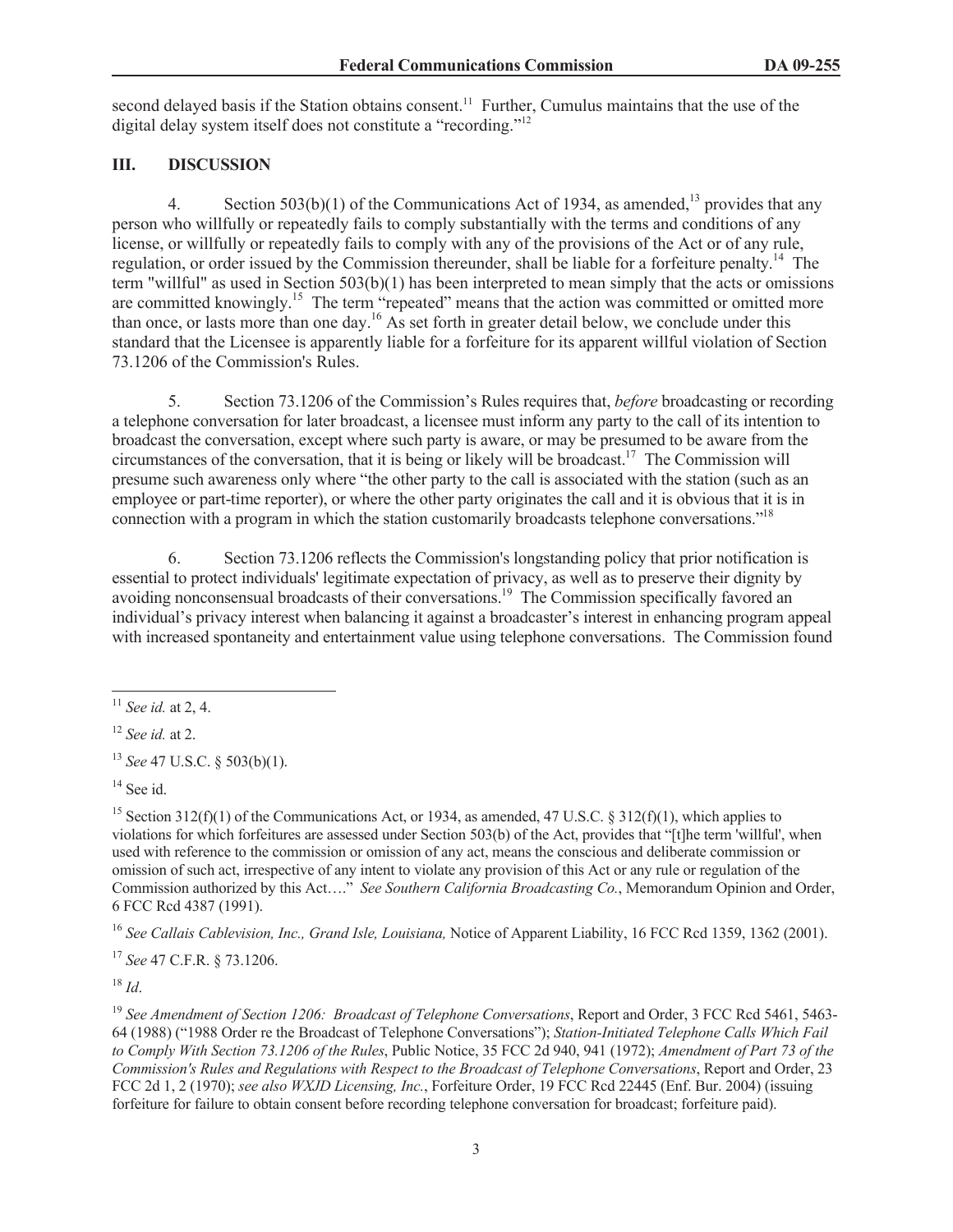that such enhancement was not sufficiently critical as to justify intruding on individual privacy.<sup>20</sup> The Commission has held that the prior notification requirement ensures the protection of an individual's "right to answer the telephone without having [his or her] voice or statements transmitted to the public by a broadcast station" live or by recording for delayed airing.<sup>21</sup> Consistent with this reasoning, the Commission has defined "conversations" broadly "to include *any* word or words spoken during the telephone call," and specifically has rejected arguments that "utterances made by parties called in answering the phone" are not subject to the rule's prior notification requirement.<sup>22</sup> Thus, aside from the narrowly-tailored exceptions noted above, neither of which is applicable here, before any portion of a telephone conversation is recorded for later broadcast or before any portion of a telephone conversation is initiated for simultaneous broadcast, the licensee must inform the other party that the conversation will be recorded for broadcast purposes or will be broadcast live, as the case may be. As the facts reflect, Cumulus violated Section 73.1206 because it failed to comply with this notice requirement.

7. While the recording and transcript of the call in Cumulus's employee's sworn declaration support Cumulus's assertion that it obtained permission before broadcasting the telephone conversation between its employee and the call recipient, Cumulus clearly did not obtain such consent before it began recording, or as Cumulus puts it, before it began to "capture a called party's words temporarily . . . .  $\frac{1523}{2}$ Cumulus asserts, however, that use of a digital delay device, which provides for a delay in the broadcast of a telephone conversation sufficient to let Cumulus decide whether to "dump" the data before broadcast of the call if consent to broadcast is not obtained or proceed with a broadcast on a delayed basis if consent is obtained, does not constitute recording.<sup>24</sup> On this point, Cumulus contends that its assertion is supported by the Bureau's decision in *Infinity Broadcasting Corporation of Washington, D.C*., in which the Bureau cancelled a proposed forfeiture against Infinity Broadcasting even though Infinity, in using a digital delay device, did not notify the complainant therein of Infinity's intention to broadcast the conversation before the conversation to be broadcast began.<sup>25</sup> Cumulus misconstrues the Bureau's decisions in *Infinity Broadcasting Corporation of Washington, D.C*. Although the Bureau ultimately cancelled the proposed forfeiture against Infinity, it did so in order to reconcile prior rulings specifically against Infinity, but it did not overrule the underlying decision -- which fit squarely in this case -- that Infinity's procedures failed to comply with Section 73.1206.

8. In the Notice of Apparent Liability in *Infinity Broadcasting Corporation of Washington, D.C.,* issued on March 8, 2000, the Enforcement Bureau rejected the same arguments raised here by Cumulus.<sup>26</sup> Infinity asserted that its use of a digital delay device afforded called parties the opportunity to consent or decline to have their voices broadcast by providing for a delay between the call and the broadcast of it, with station employees using the machine's "DUMP" function to erase content if the consent to

<sup>24</sup> *See id.* at 2, 4.

<sup>25</sup> *See id.* at 2 (citing *Infinity Broadcasting Corporation of Washington, D.C.*, Forfeiture Order, 15 FCC Rcd 10387 (Enf. Bur. 2000), *recons. granted*, Memorandum Opinion and Order, 16 FCC Rcd 20156 (Enf. Bur. 2001)).

<sup>26</sup> See Infinity Broadcasting Corporation of Washington, D.C., Notice of Apparent Liability for Forfeiture, 15 FCC Rcd 12391 (Enf. Bur. 2000), *affirmed*, 15 FCC Rcd 10387 (Enf. Bur. 2000) ("*Infinity Broadcasting Forfeiture Order*"), *recons. granted*, Memorandum Opinion and Order, 16 FCC Rcd 20156 (Enf. Bur. 2001) ("*Infinity Broadcasting MO&O*").

<sup>20</sup> *See 1988 Order re the Broadcast of Telephone Conversations*, 3 FCC Rcd 5461, 5464.

<sup>21</sup> *See id.* at 5463.

<sup>&</sup>lt;sup>22</sup> *See Heftel Broadcasting-Contemporary, Inc.,* 52 FCC 2d 1005, 1006 (1975) (holding that "conversation" was defined for the purpose of Section 73.1206 as including any word or words spoken during the telephone call and imposing \$2,000 forfeiture for failure to provide notice and obtain consent prior to recording any conversation).

<sup>23</sup> *See* Response at 4.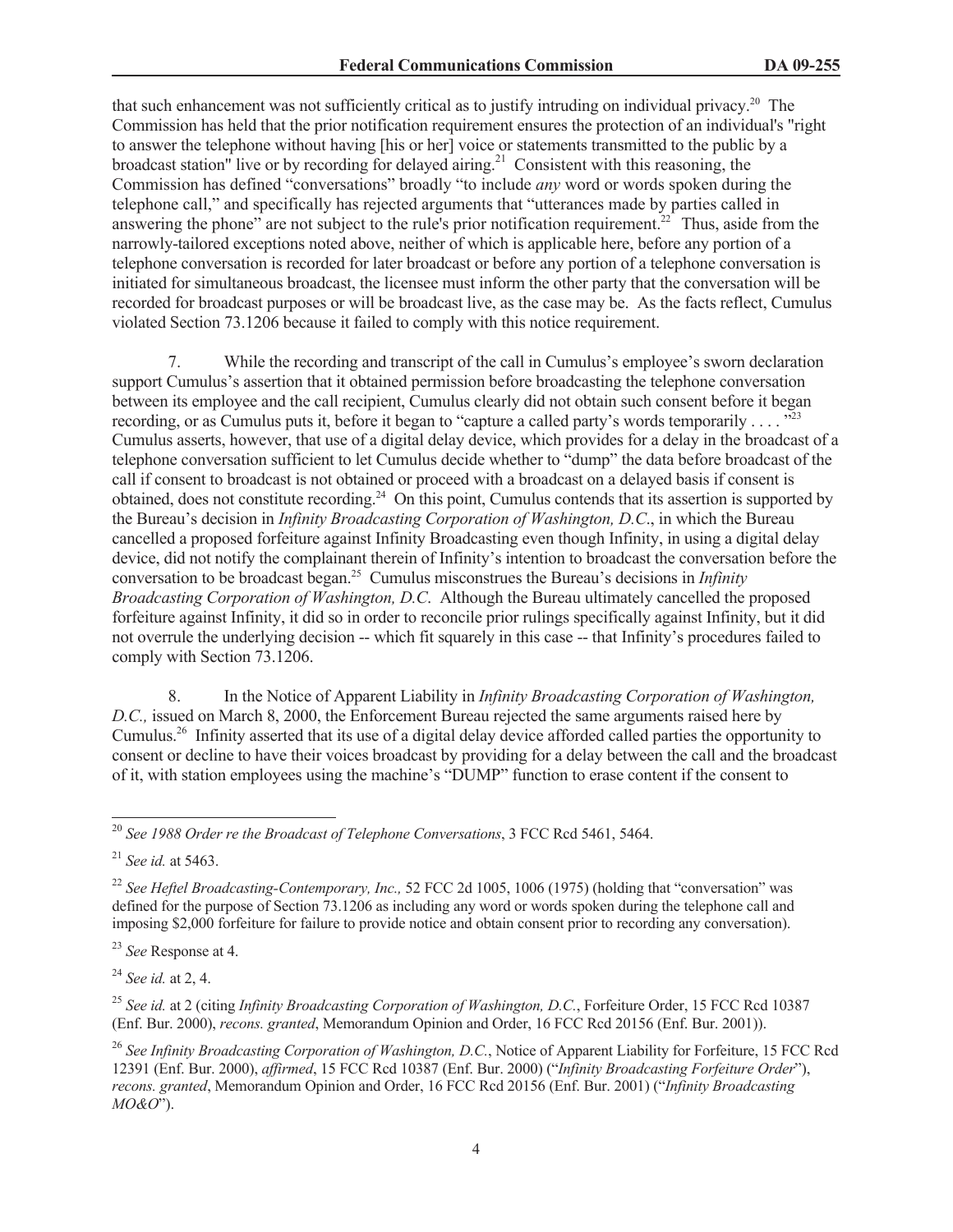broadcast is not obtained.<sup>27</sup> Infinity contended that the delay device prevented Infinity from simultaneously broadcasting any conversation simultaneously with its occurrence.<sup>28</sup> Infinity claimed that it did not "record" conversations by using the digital delay device, relying on a dictionary definition of "record" to assert that the digital delay device did not record because it did not permanently preserve the material.<sup>29</sup> The Bureau rejected all of these arguments, finding that Infinity violated Section 73.1206 -- independent of whether the use of a digital audio delay device could be used to facilitate compliance with the rule or whether such a device could be construed as not technically recording -- because it never told the complainant that it was using a digital audio delay device or that the device had the capability to prevent her voice from being transmitted over the air.<sup>30</sup> As the Enforcement Bureau found, Infinity simply told the complainant that she was on the air live without any opportunity for the complainant to decline having her voice recorded or broadcast.<sup>31</sup> The Enforcement Bureau also rejected Infinity's arguments that it had not violated the rule because the broadcast was neither "simultaneous" nor "recorded" because Infinity itself had stated that the conversation was "live."<sup>32</sup> The Bureau reminded Infinity of the Commission's prior statements about the rule, which is appropriate to reiterate here:

We remind all licensees that Section 73.1206 of our rules requires that before a telephone conversation is recorded for later broadcast or is begun for simultaneous broadcast, the licensee must inform the other party that the conversation will be recorded for later broadcast or is begun for simultaneous broadcast, the licensee must inform the other party that the conversation will be recorded for broadcast purposes or will be broadcast live, as the case may be. The recording of such conversation with the intention of informing the other party later – whether during the conversation or after it is completed before it is broadcast – does not comport with the Rule if the conversation is recorded for possible broadcast. Likewise, the initiation of a live broadcast of conversation with the intention of seeking the other party's permission for its broadcast sometime during the conversation, does not constitute compliance.<sup>33</sup>

9. On April 10, 2000, Infinity filed a response to the Notice of Apparent Liability and maintained that it did not violate the rule. The Bureau rejected Infinity's arguments on reconsideration and, thereafter, issued the resulting Forfeiture Order, for \$4,000, against Infinity on May 17, 2000. <sup>34</sup> On November 13, 2001, in a Memorandum Opinion and Order, the Enforcement Bureau cancelled the \$4,000 forfeiture imposed against Infinity after consideration of Infinity's argument that the forfeiture should be cancelled because it relied on prior decisions that, although none of the prior decisions explicitly discussed or endorsed the delay devices used by Infinity, led it to believe that its use of digital delay devices ensured compliance with the rule.<sup>35</sup> In the Memorandum Opinion and Order, the Enforcement Bureau found that in three Mass Media Bureau decisions cited by Infinity, the Mass Media Bureau had twice decided to take no action because of conflicting stories about the broadcasts, and a third time, issued a forfeiture premised on

<sup>27</sup> *See id.* at 12392.

<sup>28</sup> *See id*.

<sup>29</sup> *See id.*

<sup>30</sup> *See id.* at 12393.

<sup>31</sup> *See id*.

<sup>32</sup> *See id.*

<sup>33</sup> *Id*. (citing *Station-Initiated Telephone Calls Which Fail to Comply with Section 73.1206 of the Rules*, 24 RR 2d 1814 (1972).

<sup>34</sup> *See Infinity Broadcasting Forfeiture Order*, *supra* note 28.

<sup>35</sup> *See Infinity Broadcasting MO&O*, 16 FCC Rcd 20156.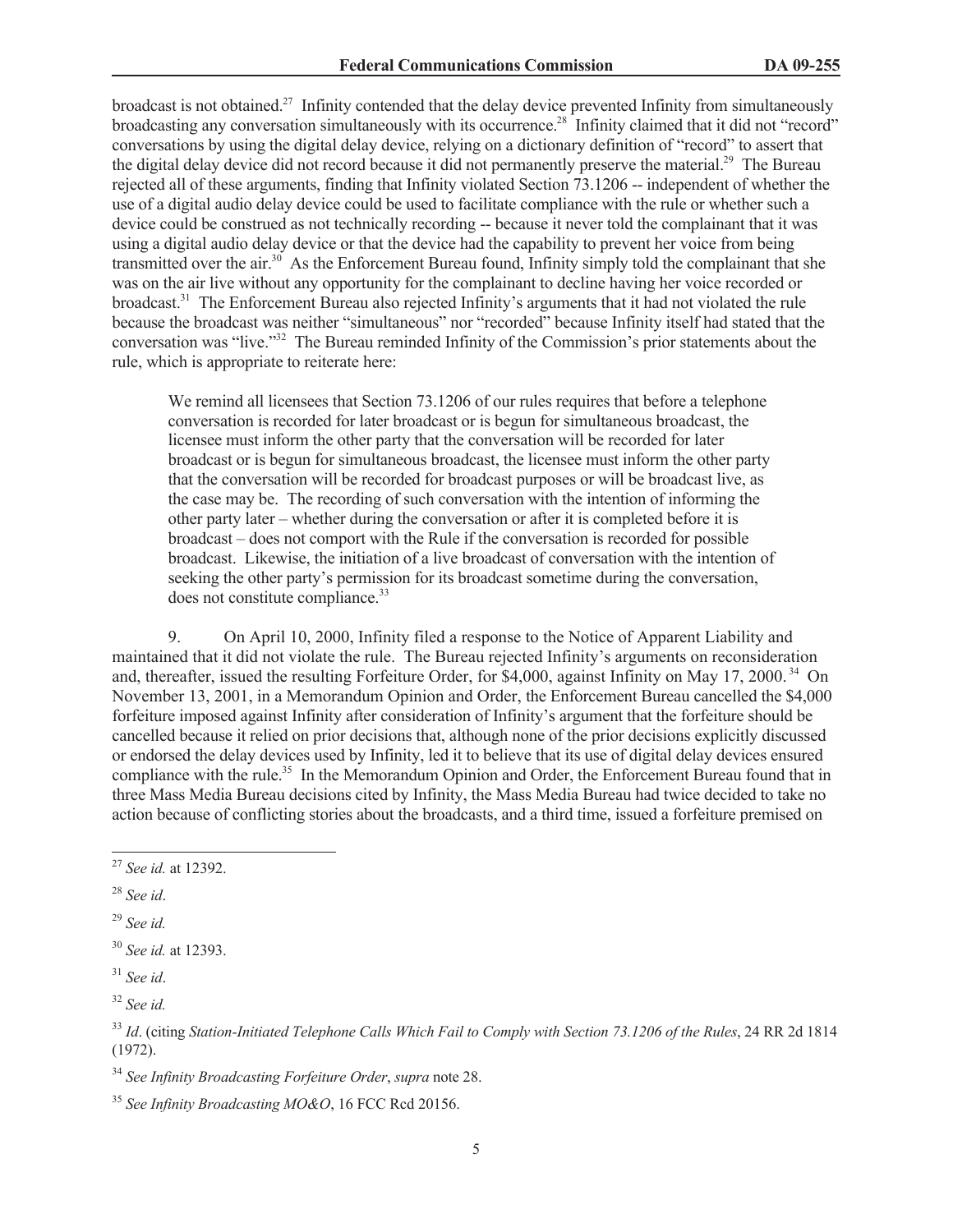the broadcast of a portion of the conversation that had occurred after the on-air broadcasters told the complainant that she was on hold.<sup>36</sup> These decisions "persuad[ed the Enforcement Bureau] that Infinity could have reasonably believed that, at the least, the Commission's staff had tacitly approved its procedures for broadcasting telephone conversations. Thus, *as applied to Infinity*, [the Bureau] believe[d] the rule was not sufficiently clear to justify a forfeiture."<sup>37</sup> The Enforcement Bureau also noted that Infinity planned to file a request for declaratory ruling on the issue of whether a radio station's use of a digital delay device, coupled with delivery of a specified notice to the called party during the period of the digital delay, was compliant with Section 73.1206, and that Infinity stated it would implement steps in the production process to ensure that the show would not contain the called party's voice until the called party was provided notice of intent to broadcast.<sup>38</sup> Accordingly, the Enforcement Bureau granted Infinity's request for further reconsideration and cancelled the forfeiture as to Infinity,<sup>39</sup> but the Bureau was careful to preserve its previous finding that Infinity's procedures were not in accord with the rule's requirements.<sup>40</sup> Therefore, contrary to Cumulus's assertion, the Enforcement Bureau did not vacate the original substantive findings in its Notice of Apparent Liability and Forfeiture Order in *Infinity Broadcasting Corporation of Washington, D.C.*, which are still valid and not overruled, and serves as appropriate notice to Cumulus of the requirements of the rule and appropriate precedent to guide our decision in this case.<sup>41</sup>

10. Based upon the evidence before us, we find that Cumulus apparently willfully violated Section 73.1206 of the Commission's rules. The Commission's forfeiture guidelines establish a base forfeiture amount of \$4,000 for the unauthorized broadcast of a telephone conversation.<sup>42</sup> In addition, the Commission's rules provide that base forfeitures may be adjusted based upon consideration of the factors enumerated in Section 503(b)(2)(D) of the Act<sup>43</sup> and Section 1.80(a)(4) of the Commission's rules, which include "the nature, circumstances, extent, and gravity of the violation . . . and the degree of culpability, any history of prior offenses, ability to pay, and such other matters as justice may require.<sup>344</sup> Cumulus has previously been found to violate Section 73.1206.<sup>45</sup> Having considered the record in this case and the statutory factors, we find that Cumulus is apparently liable for a forfeiture in the amount of \$6,000.<sup>46</sup>

<sup>37</sup> *See id.* at 20157 (emphasis added).

<sup>38</sup> *See id*.

<sup>39</sup> *See id.* ("Thus, as applied to Infinity, we believe the rule was not sufficiently clear to justify a forfeiture.")

<sup>40</sup> *See id*.

<sup>41</sup> The Commission and its components have not used the terms "cancel" and "vacate" synonymously with respect to forfeitures. *Compare Tri-Valley Broadcasters, Inc*., Memorandum Opinion and Order and Notice of Forfeiture, 12 FCC Rcd. 9938 (1997) (vacating a previously imposed forfeiture due to lack of consideration of a filed pleading and reissuing forfeiture after consideration of pleading) *with Blackstone Calling Card, Inc.*, Memorandum Opinion and Order, 22 FCC Rcd 13031 (Enf. Bur. 2007) (cancelling forfeiture due to additional information indicating that the company was not a telecommunications carrier at the time of the alleged violation). *See also Emmis Communications Corp.*, Order, 19 FCC Rcd. 16003, 16007 (2004) (agreeing that the Commission will "rescind, vacate, *and* cancel the MO&O and the Forfeiture Orders" subject to a Consent Decree between the Commission and the licensee) (emphasis added) (subsequent history omitted).

<sup>42</sup> *See The Commission's Forfeiture Policy Statement and Amendment of Section 1.80 of the Rules to Incorporate the Forfeiture Guidelines, Report and Order*, 12 FCC Rcd 17087, 17115 (1997), *recons. denied,* 15 FCC Rcd 303 (1999) ("Forfeiture Policy Statement"); 47 C.F.R. §1.80.

<sup>43</sup> *See* 47 U.S.C. § 503(b)(2)(D).

 $44$  47 C.F.R. § 1.80(a)(4).

*<sup>45</sup> See Cumulus Licensing Corp.*, Notice of Apparent Liability for Forfeiture, 19 FCC Rcd 2753 (Enf. Bur. 2004) (Footnote Continued…)

<sup>36</sup> *See id.* at 20157 (citing *Letter from Norman Goldstein to Bernard A. Solnik, Esq.*, Case No. 02120518 (Mass Media Bur. March 25, 1996); *Letter from Norman Goldstein to Kenneth C. Stevens, Esq.*, Case Nos. 96010161 and 96040220) Mass Media Bur. June 4, 1996); *Infinity Broadcasting Corp. of Washington, D.C.*, 14 FCC Rcd 5539 (Mass Media Bur. 1999)).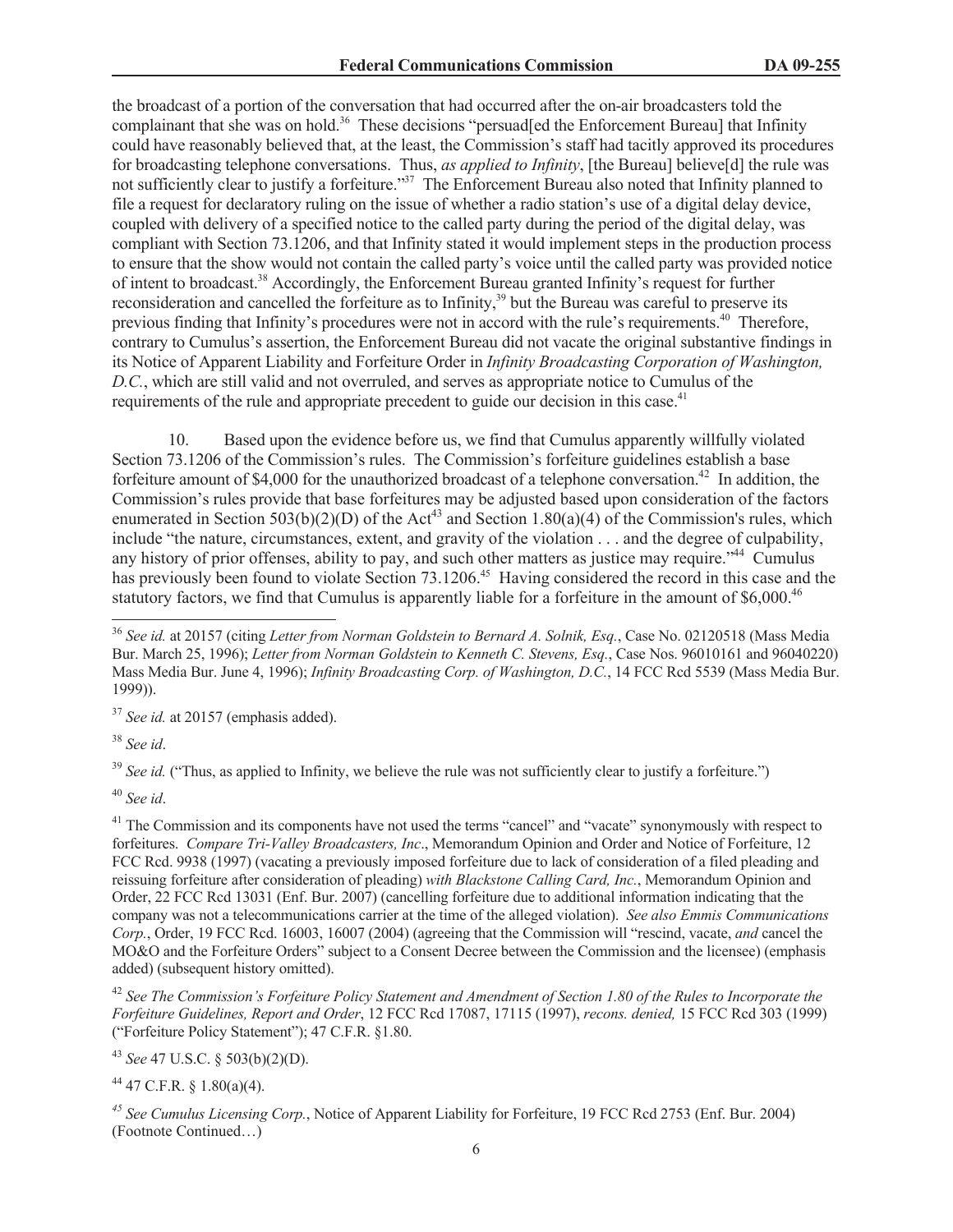### **IV. ORDERING CLAUSES**

11. **ACCORDINGLY**, **IT IS ORDERED**, pursuant to Section 503(b) of the Communications Act of 1934, as amended,<sup>47</sup> and Sections 0.111, 0.311, 0.314 and 1.80 of the Commission's rules,<sup>48</sup> that Cumulus Licensing LLC is hereby **NOTIFIED** of its **APPARENT LIABILITY FOR A FORFEITURE** in the amount of  $$6,000$  for violating Section 73.1206 of the Commission's rules.<sup>49</sup>

12. **IT IS FURTHER ORDERED**, pursuant to Section 1.80 of the Commission's rules that within thirty (30) days of the release date of this Notice, Cumulus Licensing LLC **SHALL PAY** the full amount of the proposed forfeiture or **SHALL FILE** a written statement seeking reduction or cancellation of the proposed forfeiture.

13. Payment of the forfeiture must be made by check or similar instrument, payable to the order of the Federal Communications Commission. The payment must include the NAL/Account Number and FRN Number referenced above. Payment by check or money order may be mailed to Federal Communications Commission, P.O. Box 979088, St. Louis, MO 63197-9000. Payment by overnight mail may be sent to U.S. Bank – Government Lockbox #979088, SL-MO-C2-GL, 1005 Convention Plaza, St. Louis, MO 63101. Payment by wire transfer may be made to ABA Number 021030004, receiving bank TREAS/NYC, and account number 27000001. For payment by credit card, an FCC Form 159 (Remittance Advice) must be submitted. When completing the FCC Form 159, enter the NAL/Account number in block number 23A (call sign/other ID), and enter the letters "FORF" in block number 24A (payment type code). Requests for full payment under an installment plan should be sent to: Chief Financial Officer -- Financial Operations, 445 12th Street, S.W., Room 1-A625, Washington, D.C. 20554. Please contact the Financial Operations Group Help Desk at 1-877-480-3201 or Email: ARINQUIRIES@fcc.gov with any questions regarding payment procedures. Cumulus Licensing LLC will also send electronic notification on the date said payment is made to Hillary.DeNigro@fcc.gov, Ben.Bartolome@fcc.gov, Kenneth.Scheibel@fcc.gov, and Anjali.Singh@fcc.gov.

14. The response, if any, shall be mailed to Hillary S. DeNigro, Chief, Investigations and Hearings Division, Enforcement Bureau, Federal Communications Commission, 445 12<sup>th</sup> Street, S.W. Room 4-C330, Washington D.C. 20554, and 20554 and **SHALL INCLUDE** the NAL/Acct. No. referenced above. The Licensee shall also, to the extent practicable, transmit a copy of the response via email to Hillary.DeNigro@fcc.gov, Ben.Bartolome@fcc.gov, Kenneth.Scheibel@fcc.gov, and Anita.Patankar-Stoll@fcc.gov.

15. The Commission will not consider reducing or canceling a forfeiture in response to a claim of inability to pay unless the respondent submits: (1) federal tax returns for the most recent threeyear period; (2) financial statements prepared according to generally accepted accounting practices

<sup>49</sup> *See* 47 U.S.C. § 503(b); 47 C.F.R. §§ 0.111, 0.311, 0.314, 1.80, 73.1206.

<sup>(</sup>Continued from previous page)

<sup>(</sup>imposing \$4,000 forfeiture for Cumulus's broadcasting of call between its station personnel and that of a rival station's without obtaining consent to broadcast such call, in apparent violation of Section 73.1206 of the Commission's Rules; NAL paid).

<sup>46</sup> *See Clear Channel Broadcasting Licenses*, Notice of Apparent Liability, 17 FCC Rcd 5893, 5894 (Enf. Bur. 2002) (imposing \$6,000 forfeiture for violation of Section 73.1206 based on licensee's prior history of violating that rule; NAL paid). *See also* authorities cited, *supra*, notes 21 and 47.

<sup>47</sup> *See* 47 U.S.C. § 503(b).

<sup>48</sup> *See* 47 C.F.R. §§ 0.111, 0.311, 0.314, 1.80, 73.1206.